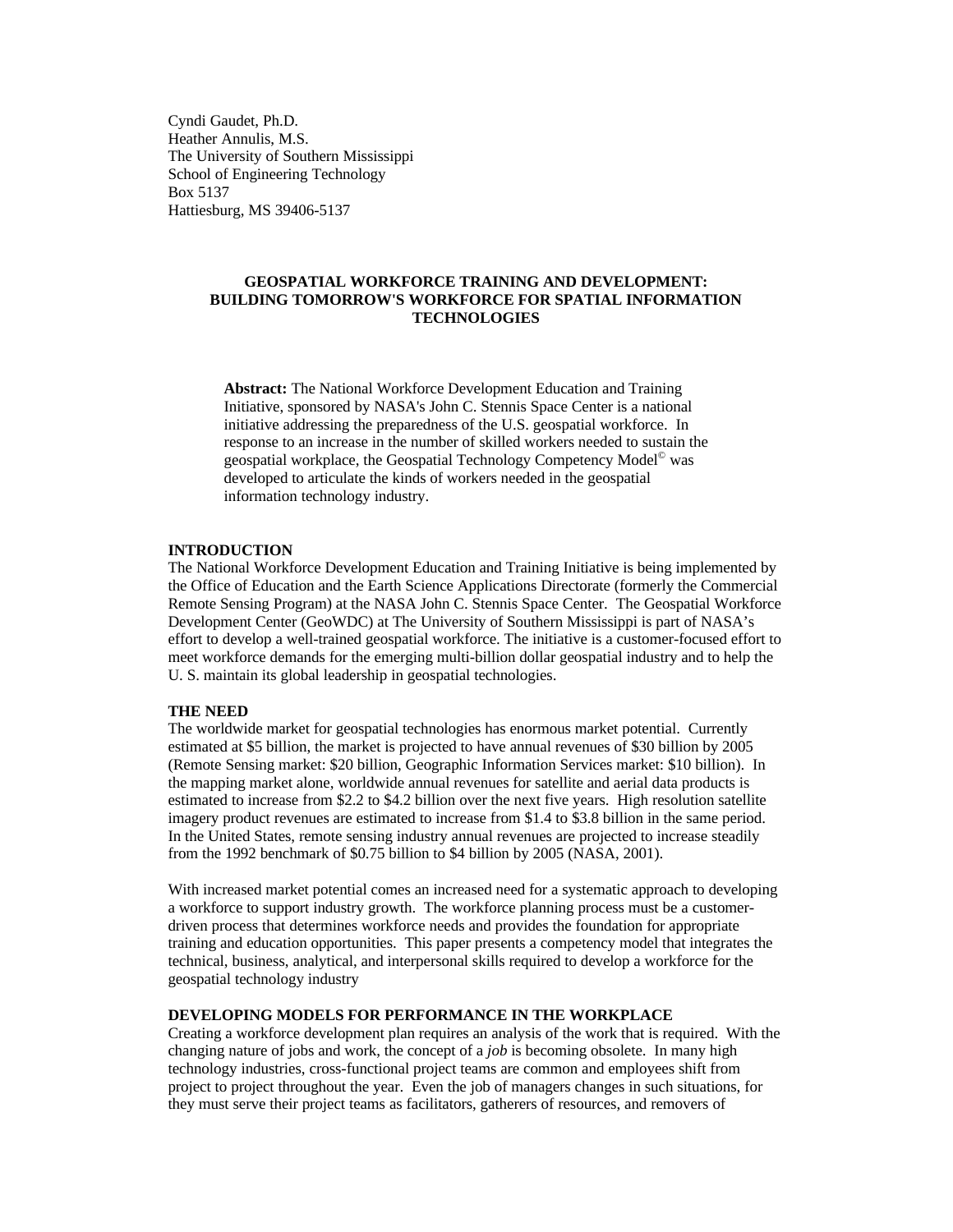roadblocks (Mathis & Jackson, 2000). The basis for recruiting, selecting, and compensating individuals is their competence and skills, not what they do. The best approach to develop a workforce is to focus less on specific tasks and duties and to focus more on identifying workrelated competencies. Groups of competencies typically include the knowledge, skills, and abilities required in accomplishing a task or job in a specific work role.

Competency modeling is an attempt to describe work and jobs in a broader, more comprehensive way (Zemke & Zemke, 2000). Competency-based performance models yield a common language across positions within an industry. It is the best approach when creating a performance management system, and it enables workforce development professionals to identify core capabilities required of any employee in any position across an entire organization or industry (Gilley & Maycunich, 2000). Robinson and Robinson (1996) encourage the use of a performance model when describing "should" performance for a specific position or job cluster.

In addition to performance management benefits, results from competency models can be easily translated into training curricula. While training programs based on work-oriented task analysis can become dated as work undergoes dynamic change, training programs based on competency assessment are more flexible and perhaps have more durability (Bohlander, Scott & Sherman, 2001).

The Geospatial Technology Competency Model<sup>©</sup> developed at The University of Southern Mississippi most importantly provides a way to articulate the kinds of workers needed in the industry. The GTCM<sup>©</sup> provides a research-based set of competencies for hiring organizations to use to improve employee recruitment and selection and to create competency-based performance management systems to help professionally develop existing employees in the industry. Finally, the GTCM<sup>©</sup> offers a research framework for training providers and academic institutions to use for creating the most effective and efficient training and education opportunities.

## **DEVELOPING THE GEOSPATIAL TECHNOLOGY COMPETENCY MODEL©**

In order for a competency model to have meaning and relevance for those who will ultimately use it, industry stakeholders must be involved. Geospatial technology industry stakeholders were involved from the beginning to help guide competency model development. The early involvement gave members of the geospatial community the opportunity to review the scope of the study, revise role definitions and outputs, and revise preliminary competency menus. This effort helped structure activities for focus group participants who were considered industry stakeholders and who were representatives of the following organizations:

- American Society for Photogrammetry and Remote Sensing
- Environmental Protection Agency
- **ESRI**
- Federal Emergency and Management Agency
- Geospatial Information Technologies Association
- Louisiana Department of Environmental Quality
- National State Geographic Information Council
- Naval Oceanographic Office
- Pennsylvania Department of Military and Veterans Affairs
- Spatial Technologies Industry Association
- University Consortium for GIS
- Urban and Regional Information Systems Association
- U. S. Department of Interior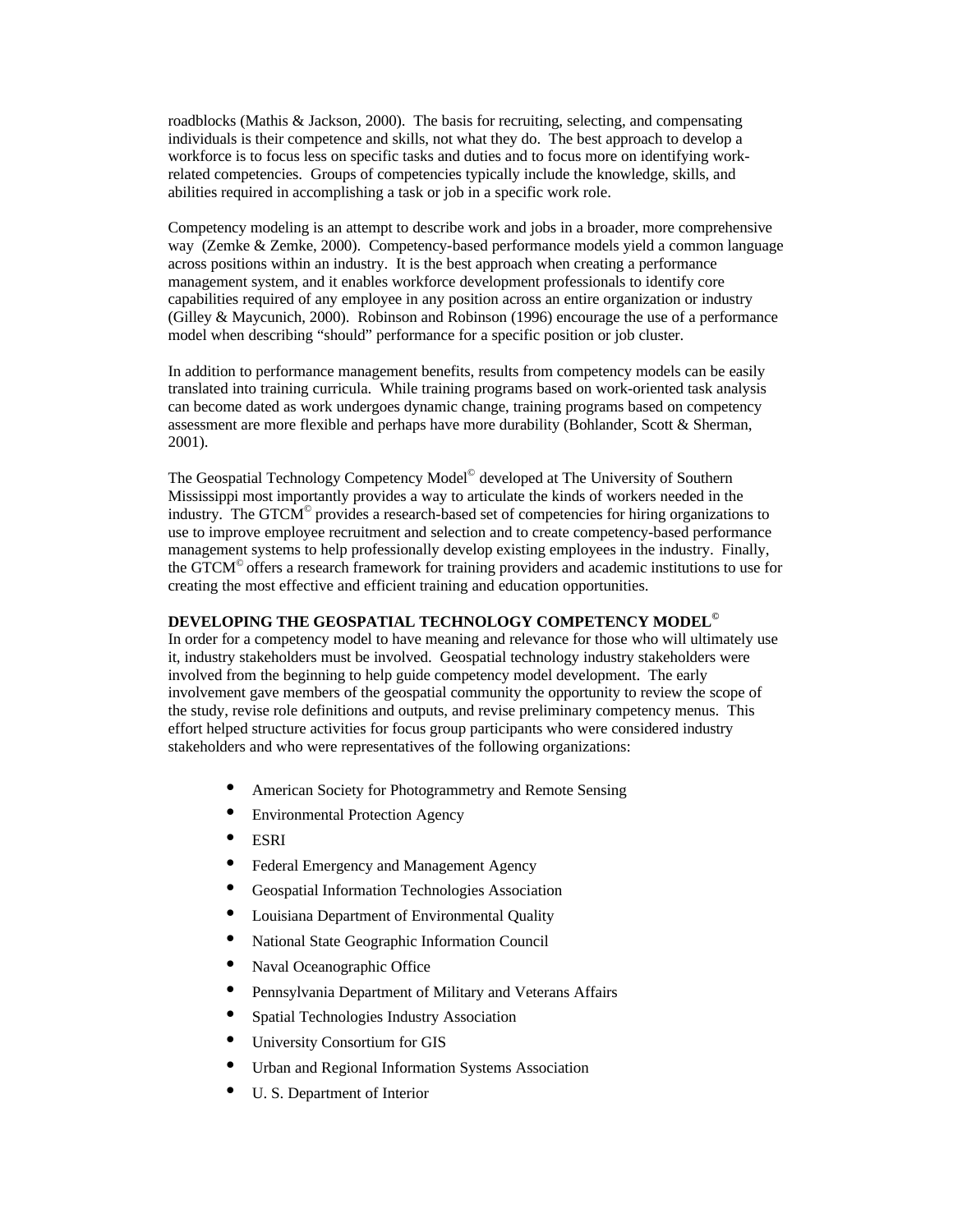• U. S. Department of Labor

After working with industry stakeholders in focus group sessions and after focus group data analysis and interpretation, plans were made to give role experts the opportunity to validate the geospatial roles, competencies, outputs, and quality requirements. Face-to-face interviews were conducted with role experts working in the geospatial industry. An effort to include companies from across the United States yielded over fifteen major cities represented in the study. Employees from over twenty-eight companies participated in the competency model development.

**Industry definition***.* A definition was written by industry stakeholders early in the process to ensure participants answered questions from the same industry perspective. Consensus was reached among focus group participants for the following industry definition:

*Geospatial technology is an information technology field of practice that acquires, manages, interprets, integrates, displays, analyzes, or otherwise uses data focusing on the geographic, temporal, and spatial context. It also includes development and lifecycle management of information technology tools to support the above.*

The real heart and soul of the Geospatial Technology Competency Model<sup>®</sup> are the roles, competencies, and outputs for geospatial work. A *competency* is defined as the knowledge, skills, and abilities an individual needs to do their job. A *role* is not a job description, rather it is a grouping of competencies targeted to meet specific expectations of a job or function. An *output* is a product or service that an employee or group of employees delivers to customers, clients, colleagues, or coworkers.

**Geospatial Roles and Role Definitions.**Twelve distinct work roles were identified for the geospatial technology industry.

**Applications Development** – Identify and develop tools and instruments to satisfy customer needs.

**Data Acquisition** – Collect geospatial and related data.

**Data Analysis and Interpretation** – Process data and extract information to create products, drive conclusions, and inform decision making reports.

**Data Management** – Catalog, archive, retrieve and distribute geospatial data.

**Management** – Efficiently and effectively apply the company's mission using financial, technical and intellectual skills and resources to optimize the end-products.

**Marketing** -- Identify customer requirements and needs and effectively communicate those needs and requirements to the organization, as well as promote geospatial solutions. **Project Management** – Effectively oversee activity requirements to produce the desired outcomes on time and within budget.

**Systems Analysis** – Assess requirements for system capacities including inputs, outputs, processes, timing and performance, as well as recommend necessary additions or adaptations.

**Systems Management** – Integrate resources and develop additional resources to support spatial and temporal user requirements.

**Training** – Analyze, design, develop instructional and non-instructional interventions to provide transfer of knowledge and evaluation for performance improvement.

**Visualization** – Render data and information into visual geospatial representations. **Coordination** – Inter-organizational facilitation and communication.

**Competencies.** Four categories of geospatial technology competencies were identified as the required knowledge, skills, and abilities to function in each of the twelve roles. The four categories of competencies -- technical, business, analytical, and interpersonal – are shown in Table 1. Core competencies, those critical competencies that cut across all twelve roles, are shown in bold. For a breakdown of the competencies by role, visit http://www.geowdc.usm.edu.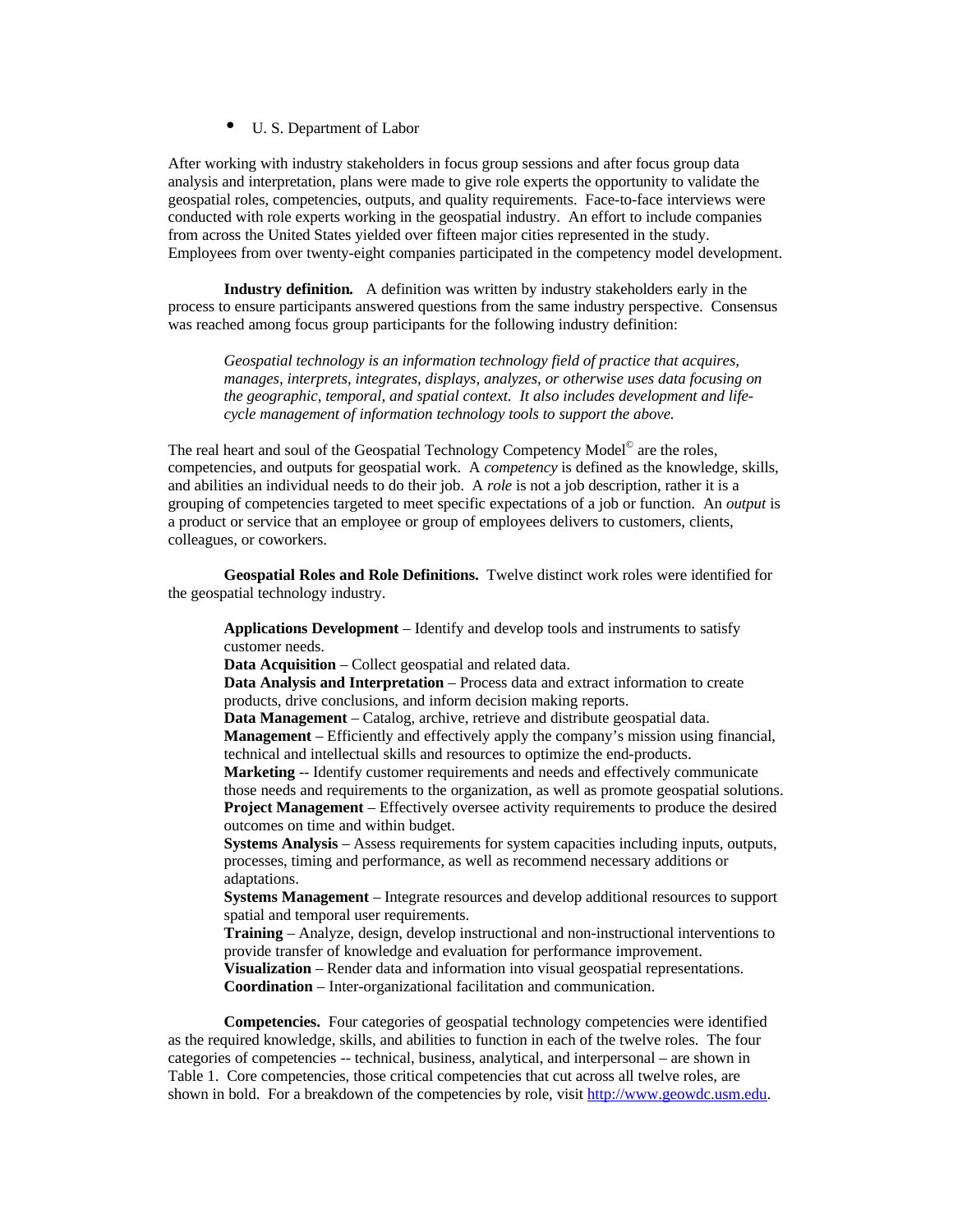**Outputs (deliverables) and Quality Requirements***.* In addition to identifying twelve roles, the key products or services (outputs) resulting from the work in each role were identified. The GeoWDC website, http://www.geowdc.usm.edu, provides the outputs for each role and the associated quality requirements for each output.

| Table 1                                                                                                                                                                                                                                                                                                                                                                                                                                                                |                                                                                                                                                                                                                                                                                                                                                  |
|------------------------------------------------------------------------------------------------------------------------------------------------------------------------------------------------------------------------------------------------------------------------------------------------------------------------------------------------------------------------------------------------------------------------------------------------------------------------|--------------------------------------------------------------------------------------------------------------------------------------------------------------------------------------------------------------------------------------------------------------------------------------------------------------------------------------------------|
| <b>Geospatial Technology Competency Model</b> <sup>©</sup>                                                                                                                                                                                                                                                                                                                                                                                                             |                                                                                                                                                                                                                                                                                                                                                  |
| <b>Technical Competencies</b>                                                                                                                                                                                                                                                                                                                                                                                                                                          | <b>Business Competencies</b>                                                                                                                                                                                                                                                                                                                     |
| <b>Ability to Assess Relationships Among</b><br><b>Geospatial Technologies</b><br>Cartography<br><b>Computer Programming Skills</b><br><b>Environmental Applications</b><br><b>GIS Theory and Applications</b><br><b>Geology Applications</b><br><b>Geospatial Data Processing Tools</b><br>Photogrammetry<br>Remote Sensing Theory and Applications<br><b>Spatial Information Processing</b><br><b>Technical Writing</b><br><b>Technological Literacy</b><br>Topology | <b>Ability to see the "Big Picture"</b><br><b>Business Understanding</b><br>Buy-in/Advocacy<br><b>Change Management:</b><br><b>Cost Benefit Analysis / ROI</b><br><b>Ethics Modeling</b><br><b>Industry Understanding</b><br>Legal Understanding<br><b>Organization Understanding</b><br>Performance Analysis and Evaluation<br><b>Visioning</b> |
| <b>Analytical Competencies</b><br><b>Creative Thinking</b><br>Knowledge Management:<br><b>Model Building Skills</b><br><b>Problem-Solving Skills</b><br>Research Skill<br><b>Systems Thinking</b>                                                                                                                                                                                                                                                                      | <b>Interpersonal Competencies</b><br>Coaching<br><b>Communication</b><br><b>Conflict Management:</b><br><b>Feedback Skills</b><br>Group Process Understanding<br><b>Leadership Skills</b><br>Questioning<br><b>Relationship Building Skills</b><br>Self-Knowledge / Self-Management                                                              |

*Note: Core competencies shown above in bold.*

## **CONCLUSION**

The participation from industry, governmental and educational community representatives was key to this research initiative. These partnerships are consistent with NASA's commitment to create a customer/industry driven model and to utilize existing resources to create systemic change in the way students and the incumbent workforce are trained and retrained. The value of the Geospatial Technology Competency Model<sup>®</sup> will ultimately be measured by its implementation as a tool for performance management, employee recruitment and selection, career development, and as a curriculum framework for training and education.